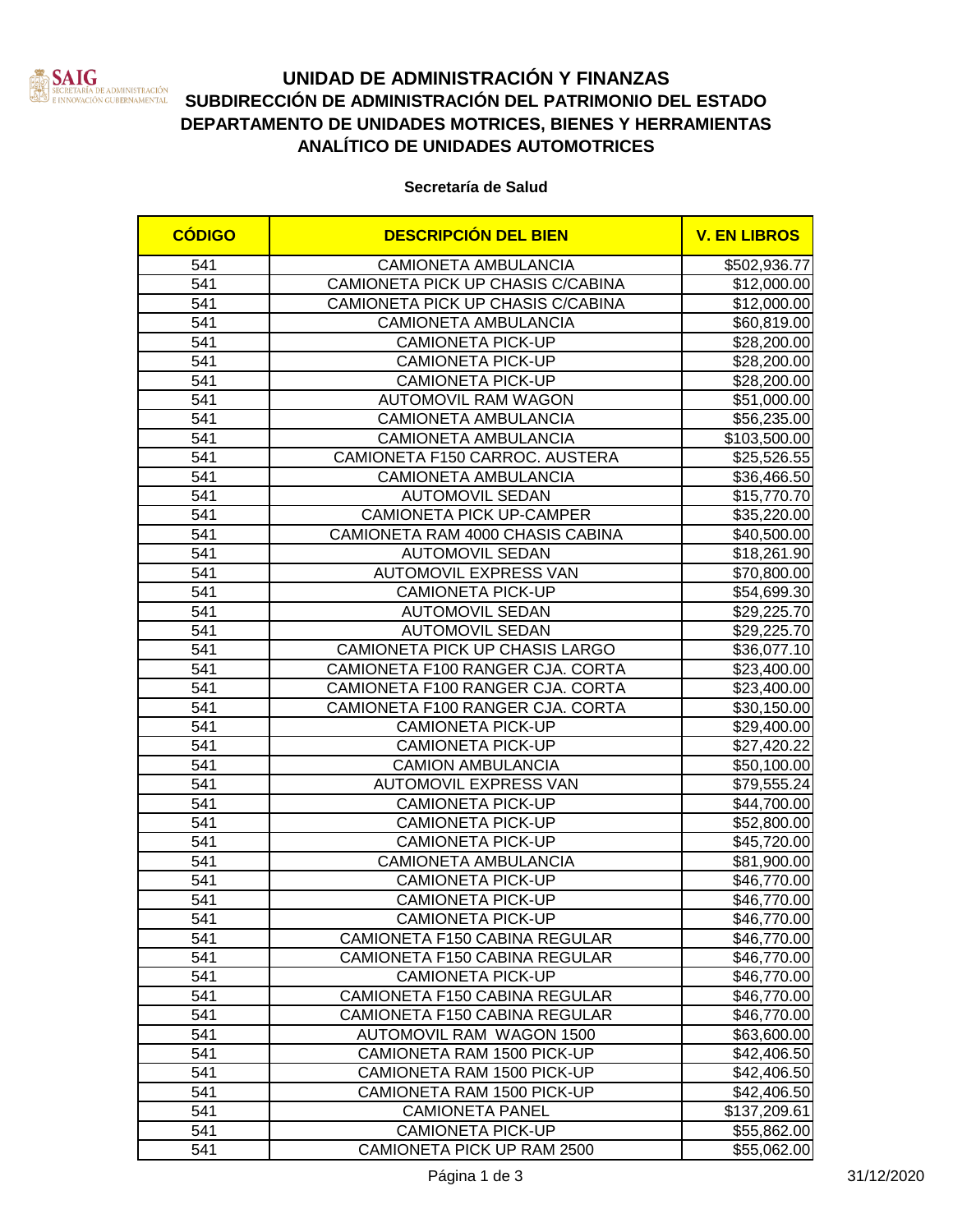

# **UNIDAD DE ADMINISTRACIÓN Y FINANZAS SUBDIRECCIÓN DE ADMINISTRACIÓN DEL PATRIMONIO DEL ESTADO DEPARTAMENTO DE UNIDADES MOTRICES, BIENES Y HERRAMIENTAS ANALÍTICO DE UNIDADES AUTOMOTRICES**

### **Secretaría de Salud**

| <b>CÓDIGO</b> | <b>DESCRIPCIÓN DEL BIEN</b>    | <b>V. EN LIBROS</b> |
|---------------|--------------------------------|---------------------|
| 541           | CAMIONETA PICK UP RAM 2500     | \$55,062.00         |
| 541           | CAMIONETA RAM 2500             | \$55,062.00         |
| 541           | CAMIONETA RAM 2500             | \$55,062.00         |
| 541           | CAMIONETA AMBULANCIA           | \$109,365.00        |
| 541           | <b>CAMIONETA AMBULANCIA</b>    | \$109,365.00        |
| 541           | <b>CAMIONETA AMBULANCIA</b>    | \$109,365.00        |
| 541           | <b>CAMIONETA AMBULANCIA</b>    | \$109,365.00        |
| 541           | CAMIONETA F150 CABINA REGULAR  | \$49,178.40         |
| 541           | CAMIONETA F150 XL CAB REG      | \$49,178.40         |
| 541           | CAMIONETA DOBLE CABINA         | \$48,780.00         |
| 541           | AUTOMOVIL TRACKER CONVERTIBLE  | \$51,855.92         |
| 541           | <b>CAMIONETA AMBULANCIA</b>    | \$163,500.00        |
| 541           | <b>AUTOMOVIL SEDAN</b>         | \$21,098.10         |
| 541           | <b>AUTOMOVIL SEDAN</b>         | \$21,098.10         |
| 541           | <b>AUTOMOVIL ATOS</b>          | \$20,850.00         |
| 541           | <b>AUTOMOVIL TRACKER 4X2</b>   | \$52,797.00         |
| 541           | <b>AUTOMOVIL CHEVY 4 PTAS.</b> | \$29,697.00         |
| 541           | CAMIONETA LUV CHASIS CABINA    | \$35,046.11         |
| 541           | AUTOMOVIL CHEVY 3 PTAS.        | \$23,697.00         |
| 541           | CAMIONETA ESTACAS LARGA        | \$35,940.00         |
| 541           | AUTOMOVIL OUTLANDER LS         | \$63,802.90         |
| 541           | AUTOMOVIL OUTLANDER LS         | \$63,802.90         |
| 541           | AUTOMOVIL OUTLANDER LS         | \$63,802.90         |
| 541           | AUTOMOVIL OUTLANDER LS         | \$63,802.90         |
| 541           | AUTOMOVIL OUTLANDER LS         | \$63,802.90         |
| 541           | AUTOMOVIL OUTLANDER LS         | \$63,802.90         |
| 541           | AUTOMOVIL OUTLANDER LS         | \$63,802.90         |
| 541           | AUTOMOVIL OUTLANDER LS         | \$63,802.90         |
| 541           | AUTOMOVIL OUTLANDER LS         | \$63,802.90         |
| 541           | AUTOMOVIL OUTLANDER LS         | \$63,802.90         |
| 541           | AUTOMOVIL OUTLANDER LS         | \$63,802.90         |
| 541           | AUTOMOVIL OUTLANDER LS         | \$63,802.90         |
| 541           | <b>AUTOMOVIL FIESTA FIRST</b>  | \$30,480.00         |
| 541           | <b>AUTOMOVIL FIESTA FIRST</b>  | \$30,480.00         |
| 541           | <b>AUTOMOVIL FIESTA FIRST</b>  | \$30,480.00         |
| 541           | <b>CAMIONETA PICK-UP</b>       | \$56,940.00         |
| 541           | AUTOMOVIL CHEVY 4 PTAS.        | \$32,810.10         |
| 541           | AUTOMOVIL CHEVY 4 PTAS.        | \$32,810.10         |
| 541           | <b>AUTOMOVIL CHEVY</b>         | \$32,810.10         |
| 541           | AUTOMOVIL VAN DE PASAJEROS     | \$71,625.00         |
| 541           | AUTOMOVIL VAN DE PASAJEROS     | \$71,625.00         |
| 541           | AUTOMOVIL VAN DE PASAJEROS     | \$71,625.00         |
| 541           | AUTOMOVIL VAN DE PASAJEROS     | \$71,625.00         |
| 541           | AUTOMOVIL VAN DE PASAJEROS     | \$71,625.00         |
| 541           | CAMIONETA F250 CAB REG XL      | \$56,940.00         |
| 541           | CAMIONETA F250 CAB REG XL      | \$56,940.00         |
| 541           | <b>CAMIONETA PICK-UP</b>       | \$56,940.00         |